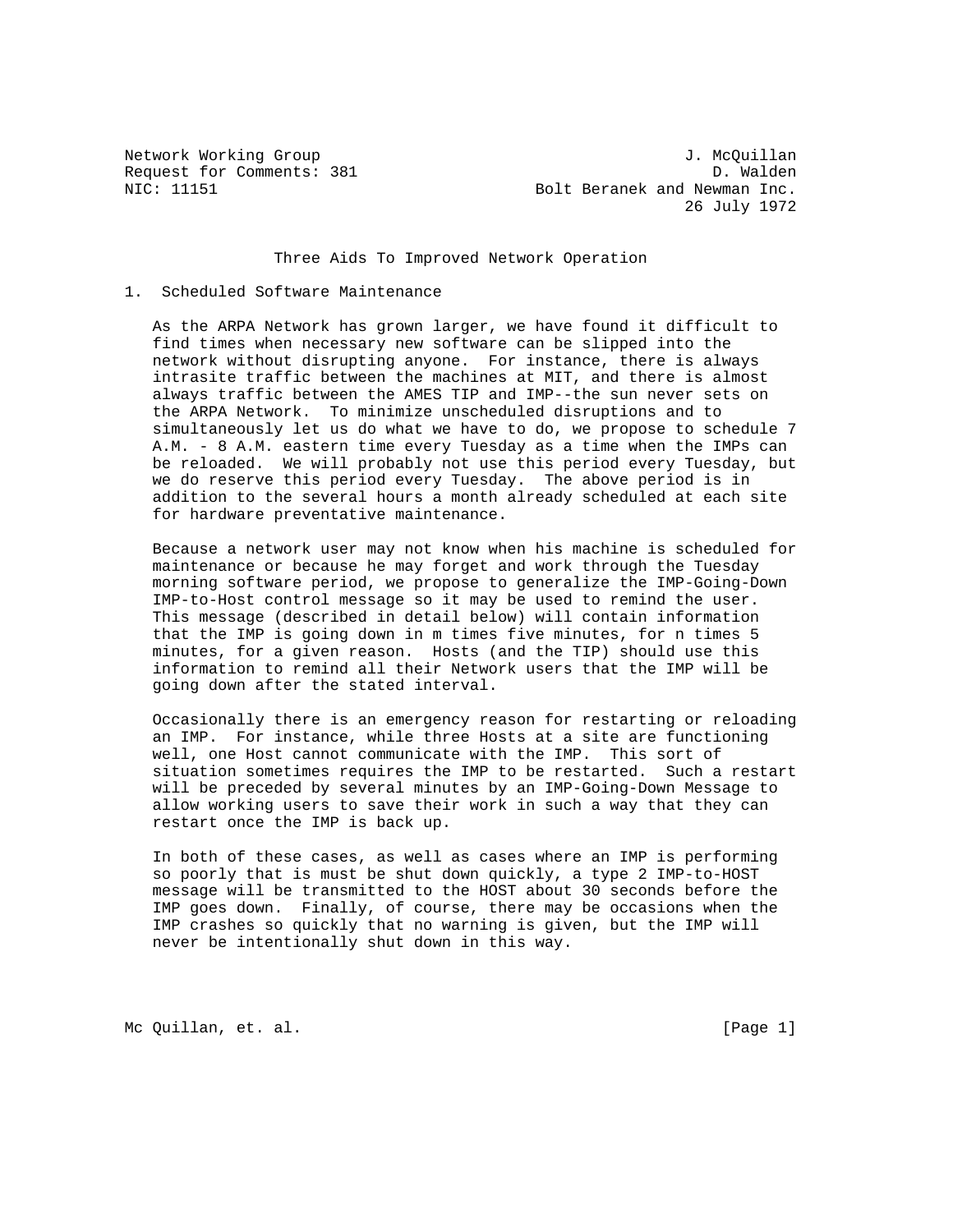## 2. IMP-to-Host Communication

 There have long been complaints that the IMP-to-Host error messages were not precise enough or were just plain ambiguous. In RFC #312 we proposed some additional error messages. These and other IMP-to-Host message changes will be made on August 14, 1972 and we encourage Hosts to modify their NCP's as appropriate by then. Unmodified NCPs will probably continue to work after this change, but each site should look into this question carefully. The table below lists all the IMP-to-Host messages and clearly indicates the changes which will be made.

| Type         | Old Meaning                     | New Meaning                                                                                                                                                                                                                     |
|--------------|---------------------------------|---------------------------------------------------------------------------------------------------------------------------------------------------------------------------------------------------------------------------------|
| $\Omega$     | Regular Messages                | Same                                                                                                                                                                                                                            |
| $\mathbf{1}$ | Error without<br>identification | Error in Leader of Host-to-<br>IMP Message<br>Bits $31,32=00 - IMP's$<br>error flip-flop set on<br>the first 32 bits of a<br>Host-to-IMP message which<br>the IMP therefore cannot<br>identify<br>Bits $31,32=01$ - Host-to-IMP |
|              |                                 | message too short (less<br>than 32 bits)<br>Bits $31,32=10 - i1legal$<br>Host-to-IMP code                                                                                                                                       |
| 2            | IMP Going Down                  | IMP Going Down<br>Bits 17-32 coded as follows:<br>All bits zero - going down in<br>$30 \text{ sec.}$                                                                                                                            |
|              |                                 | Bits $17,18=01$ - scheduled<br>hardware PM                                                                                                                                                                                      |
|              |                                 | Bits $17,18=10$ - scheduled<br>software reload                                                                                                                                                                                  |
|              |                                 | Bits $17,18=11$ - emergency<br>reload or restart                                                                                                                                                                                |
|              |                                 | Bits $19-22$ - how soon the<br>IMP is going down - in<br>5 minute units                                                                                                                                                         |
|              |                                 | Bits 23-32 - how long the IMP<br>will be down $-$ in 5<br>minute units                                                                                                                                                          |
| 3            | Blocked Link                    | Unassigned                                                                                                                                                                                                                      |
|              |                                 |                                                                                                                                                                                                                                 |

Mc Quillan, et. al. [Page 2]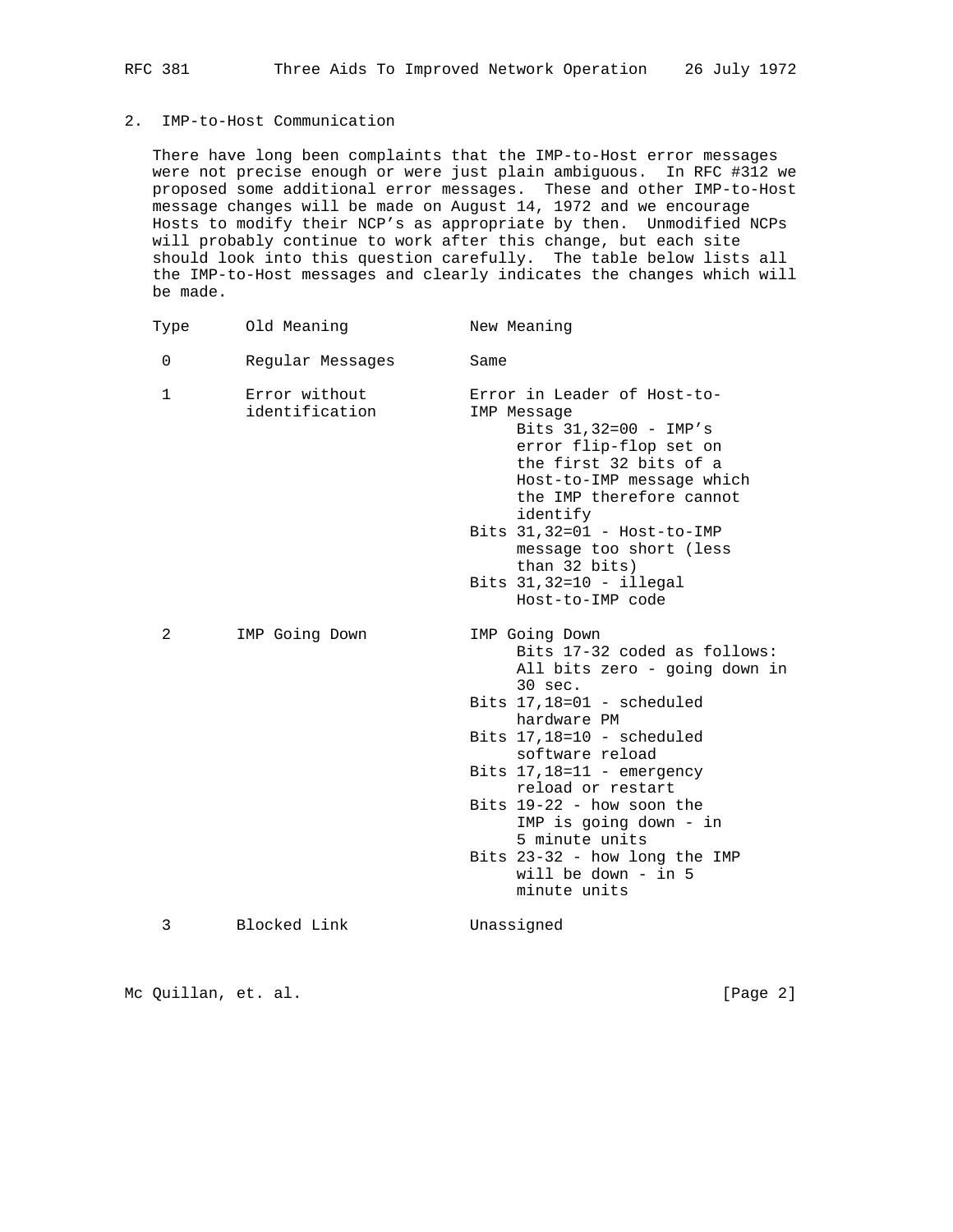| 4 | NOF                            | Same                                                                                                                                                                                                                                                                                                                                                                                                                                        |
|---|--------------------------------|---------------------------------------------------------------------------------------------------------------------------------------------------------------------------------------------------------------------------------------------------------------------------------------------------------------------------------------------------------------------------------------------------------------------------------------------|
| 5 | <b>RFNM</b>                    | Same                                                                                                                                                                                                                                                                                                                                                                                                                                        |
| 6 | Link Table Full                | Unassigned                                                                                                                                                                                                                                                                                                                                                                                                                                  |
| 7 | Destination Dead               | Destination Dead<br>$Bit 32=0 - the destination$<br>IMP is dead, or cannot be<br>reached, or does not exist<br>Bit $32=1$ - the destination<br>Host is dead or does not<br>exist                                                                                                                                                                                                                                                            |
| 8 | Error with identi-<br>fication | Error in Data of Host-to IMP<br>Message<br>IMP's error flip-flop set<br>on the data bits of a Host-<br>to-IMP message identified<br>by the given source and link                                                                                                                                                                                                                                                                            |
| 9 | Incomplete Transmission        | Incomplete Transmission<br>Bits $31,32=00$ - the destination<br>Host did not take the message<br>for a long time<br>Bits $31,32=01$ - Host-to-IMP<br>message too long (more<br>than $8095$ bits)<br>Bits $31,32=10$ - Host-to IMP<br>message too slow.<br>The<br>last message took more<br>than 15 secs. between<br>the first bit and the<br>last bit, and was discarded<br>Bits $31,32=11$ - Host-to-<br>IMP message lost in the<br>subnet |